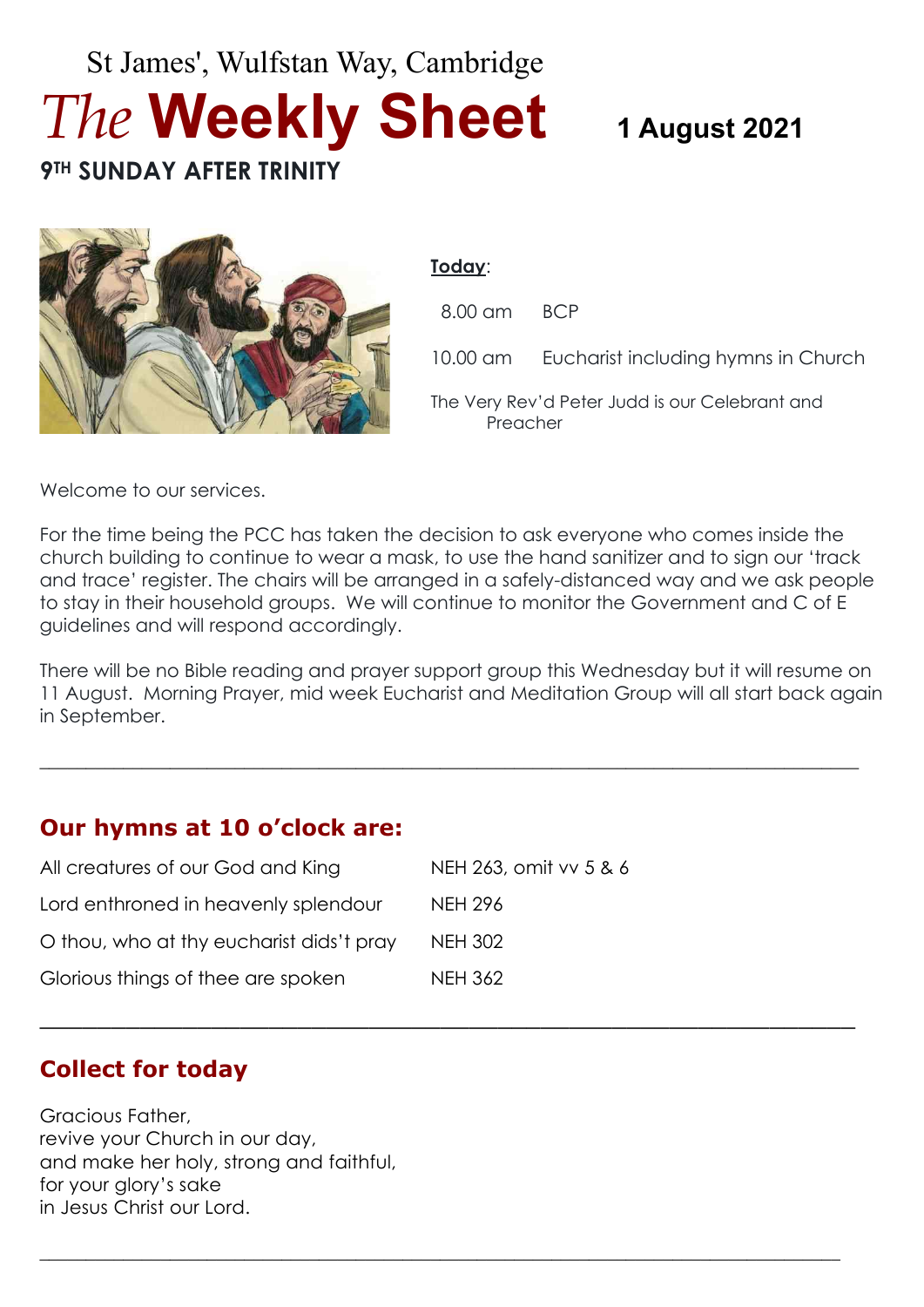# **Today's readings are:**

2 Samuel 11.26-12.13*a*; Psalm 51.1-13; Ephesians 4.1-16; John 6.24-35

# **2 Samuel 11.26-12.13***a*

When the wife of Uriah heard that her husband was dead, she made lamentation for him. When the mourning was over, David sent and brought her to his house, and she became his wife, and bore him a son.

 $\_$  , and the set of the set of the set of the set of the set of the set of the set of the set of the set of the set of the set of the set of the set of the set of the set of the set of the set of the set of the set of th

### **Nathan Condemns David**

But the thing that David had done displeased the LORD, and the LORD sent Nathan to David. He came to him, and said to him, 'There were two men in a certain city, one rich and the other poor. The rich man had very many flocks and herds; but the poor man had nothing but one little ewe lamb, which he had bought. He brought it up, and it grew up with him and with his children; it used to eat of his meagre fare, and drink from his cup, and lie in his bosom, and it was like a daughter to him. Now there came a traveller to the rich man, and he was loath to take one of his own flock or herd to prepare for the wayfarer who had come to him, but he took the poor man's lamb, and prepared that for the guest who had come to him.' Then David's anger was greatly kindled against the man. He said to Nathan, 'As the LORD lives, the man who has done this deserves to die; he shall restore the lamb fourfold, because he did this thing, and because he had no pity.'

Nathan said to David, 'You are the man! Thus says the LORD, the God of Israel: I anointed you king over Israel, and I rescued you from the hand of Saul; I gave you your master's house, and your master's wives into your bosom, and gave you the house of Israel and of Judah; and if that had been too little, I would have added as much more. Why have you despised the word of the LORD, to do what is evil in his sight? You have struck down Uriah the Hittite with the sword, and have taken his wife to be your wife, and have killed him with the sword of the Ammonites. Now therefore the sword shall never depart from your house, for you have despised me, and have taken the wife of Uriah the Hittite to be your wife. Thus says the LORD: I will raise up trouble against you from within your own house; and I will take your wives before your eyes, and give them to your neighbour, and he shall lie with your wives in the sight of this very sun. For you did it secretly; but I will do this thing before all Israel, and before the sun.' David said to Nathan, 'I have sinned against the LORD.' Nathan said to David, 'Now the LORD has put away your sin; you shall not die.

 $\_$  , and the set of the set of the set of the set of the set of the set of the set of the set of the set of the set of the set of the set of the set of the set of the set of the set of the set of the set of the set of th

# **Psalm 51.1-13**

Have mercy on me, O God, in / your great / goodness; according to the abundance of your compassion / blot out / my of/fences. Wash me thoroughly / from my / wickedness and / cleanse me / from my / sin. For I ac/knowledge my / faults and my / sin is / ever be/fore me. Against you only / have I / sinned and done what is / evil / in your / sight,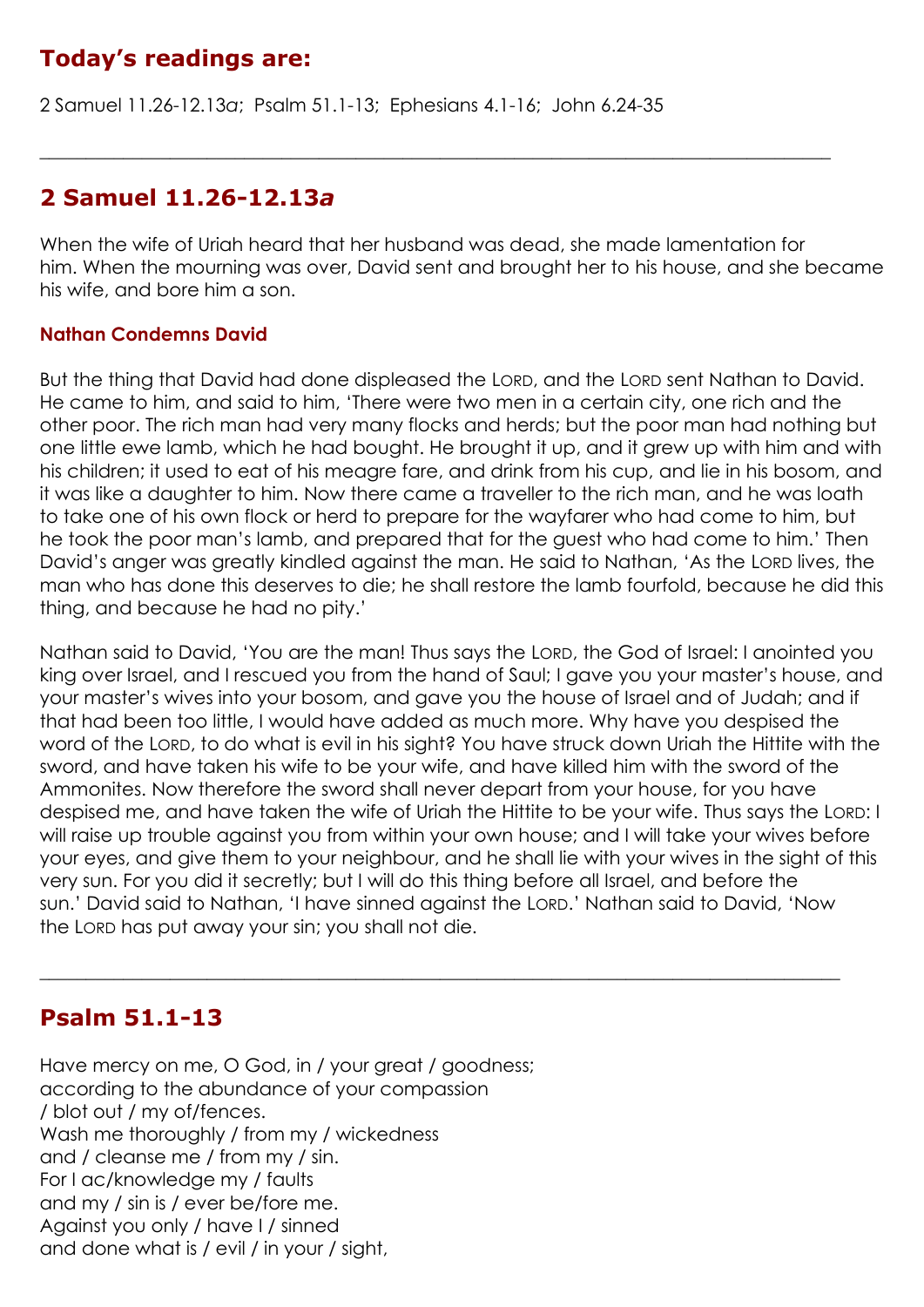so that you are justified / in your / sentence and / righteous / in your / judgement. I have been wicked even / from my / birth, a sinner / when my / mother con/ceived me. Behold, you desire truth / deep with/in me and shall make me understand wisdom / in the / depths of my / heart. Purge me with hyssop and I / shall be / clean; wash me and I / shall be / whiter than / snow. Make me hear of / joy and / gladness, that the bones you have / broken / may re/joice. Turn your / face from my / sins and / blot out / all my mis/deeds. Make me a clean / heart, O / God, and re/new a right / spirit with/in me. Cast not me a/way from your / presence and take not your / holy / spirit / from me. Give me again the joy of / your sal/vation and sustain me / with your / gracious / spirit.

# **Ephesians 4.1.16**

### **Unity in the Body of Christ**

I therefore, the prisoner in the Lord, beg you to lead a life worthy of the calling to which you have been called, with all humility and gentleness, with patience, bearing with one another in love, making every effort to maintain the unity of the Spirit in the bond of peace. There is one body and one Spirit, just as you were called to the one hope of your calling, one Lord, one faith, one baptism, one God and Father of all, who is above all and through all and in all.

 $\_$  , and the set of the set of the set of the set of the set of the set of the set of the set of the set of the set of the set of the set of the set of the set of the set of the set of the set of the set of the set of th

But each of us was given grace according to the measure of Christ's gift. Therefore it is said, 'When he ascended on high he made captivity itself a captive;

he gave gifts to his people.'

(When it says, 'He ascended', what does it mean but that he had also descended into the lower parts of the earth? He who descended is the same one who ascended far above all the heavens, so that he might fill all things.) The gifts he gave were that some would be apostles, some prophets, some evangelists, some pastors and teachers, to equip the saints for the work of ministry, for building up the body of Christ, until all of us come to the unity of the faith and of the knowledge of the Son of God, to maturity, to the measure of the full stature of Christ. We must no longer be children, tossed to and fro and blown about by every wind of doctrine, by people's trickery, by their craftiness in deceitful scheming. But speaking the truth in love, we must grow up in every way into him who is the head, into Christ, from whom the whole body, joined and knitted together by every ligament with which it is equipped, as each part is working properly, promotes the body's growth in building itself up in love.

 $\_$  , and the set of the set of the set of the set of the set of the set of the set of the set of the set of the set of the set of the set of the set of the set of the set of the set of the set of the set of the set of th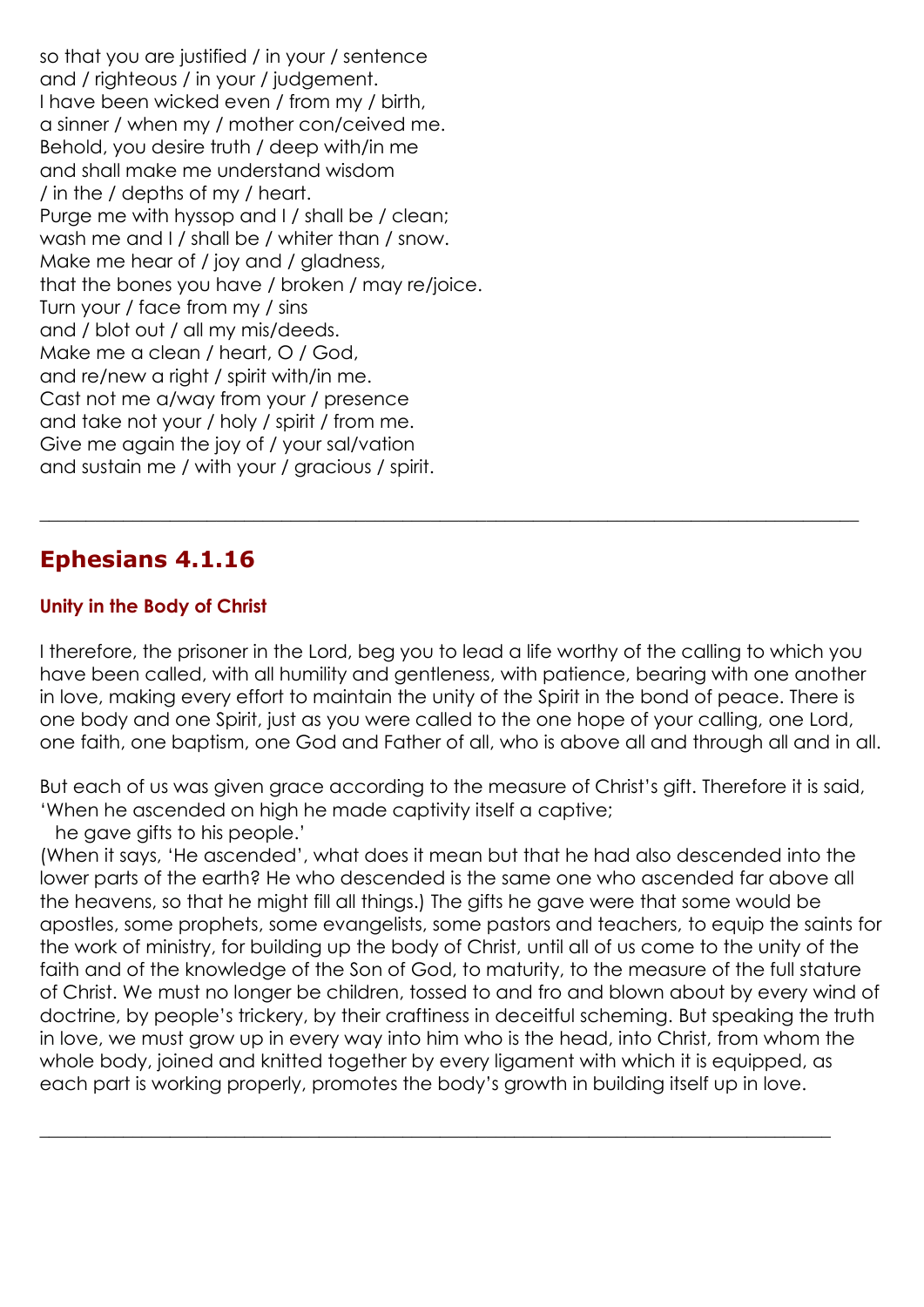# **John 6.24-35**

So when the crowd saw that neither Jesus nor his disciples were there, they themselves got into the boats and went to Capernaum looking for Jesus.

When they found him on the other side of the lake, they said to him, 'Rabbi, when did you come here?' Jesus answered them, 'Very truly, I tell you, you are looking for me, not because you saw signs, but because you ate your fill of the loaves. Do not work for the food that perishes, but for the food that endures for eternal life, which the Son of Man will give you. For it is on him that God the Father has set his seal.' Then they said to him, 'What must we do to perform the works of God?' Jesus answered them, 'This is the work of God, that you believe in him whom he has sent.' So they said to him, 'What sign are you going to give us then, so that we may see it and believe you? What work are you performing? Our ancestors ate the manna in the wilderness; as it is written, "He gave them bread from heaven to eat." ' Then Jesus said to them, 'Very truly, I tell you, it was not Moses who gave you the bread from heaven, but it is my Father who gives you the true bread from heaven. For the bread of God is that which comes down from heaven and gives life to the world.' They said to him, 'Sir, give us this bread always.'

Jesus said to them, 'I am the bread of life. Whoever comes to me will never be hungry, and whoever believes in me will never be thirsty.

\_\_\_\_\_\_\_\_\_\_\_\_\_\_\_\_\_\_\_\_\_\_\_\_\_\_\_\_\_\_\_\_\_\_\_\_\_\_\_\_\_\_\_\_\_\_\_\_\_\_\_\_\_\_\_\_\_\_

# **Readings for next Sunday, 8 August (10th Sunday after Trinity)**

2 Samuel 18.5-9, 15, 31-33; Psalm 130; Ephesians 4.25-5.2; John 6.35, 41-51

**Volunteers needed** please to help move chairs after the 10 o'clock service today, and regularly throughout the summer. If you are able, please stay on to help with this. Thank you.

\_\_\_\_\_\_\_\_\_\_\_\_\_\_\_\_\_\_\_\_\_\_\_\_\_\_\_\_\_\_\_\_\_\_\_\_\_\_\_\_\_\_\_\_\_\_\_\_\_\_\_\_\_\_\_\_\_\_

**Watering!** Thanks to Jennie and Jelena and their families who started planting up the containers on the front lawn this Spring. Anne has added some more geraniums and begonias this week. If you're coming to church on Sundays over the summer, or have a key and can come midweek, could you water them? She's left a watering can and a bucket in the foyer.

There will be no rota for **sidespeople** at the 10 am service through until September. This will allow us to get a sense of who wishes to attend in person for this service. Hatty Harris will act as sidesperson and recruit one or two alternatives for while she is away.

**Holiday Lunch and Activities – Tomorrow (2 August).** Lots of people have volunteered to help (thank you!). We need clear plastic fruit punnets, and especially the large strawberry trays. If you have any, please leave in church this Sunday.

If you have bright cotton fabric and could cut it into diamond shapes (a pattern would be provided) please let Anne know.

The funeral for **Jonathan Pinhey** is this Wednesday (4 August) at 2 pm in church. People are invited to come along if they would like to do so. There will also be a livestream service.

**Food Hub.** The Food Hub continues to operate on a Saturday morning between 10.30 am and 12.30 pm here at St James'.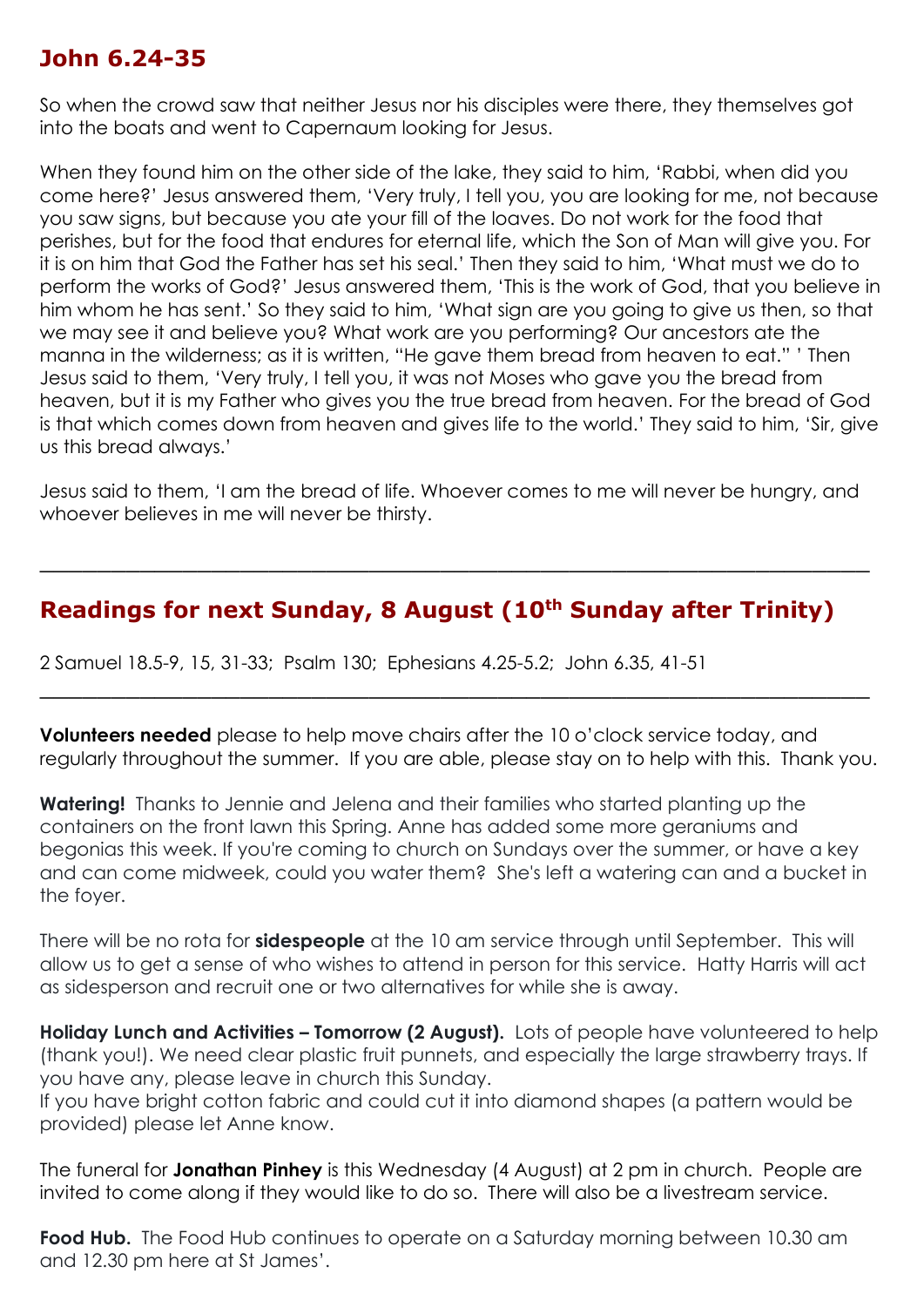The food remains a basic food package ideally for those who are either struggling to pay for provisions or who cannot get to the shops or book an online delivery.

The Food Hub is now able to receive donations again and these should be dropped off at church between 3 and 4 pm on a Friday afternoon. Look on the Queen Edith Community Forum website to find more details about those items most needed - and about how to donate financially. Thank you.

**Caroline** is now on holiday returning on Monday 16 August where she will be working from home and coming in to the office on Thursday of that week.